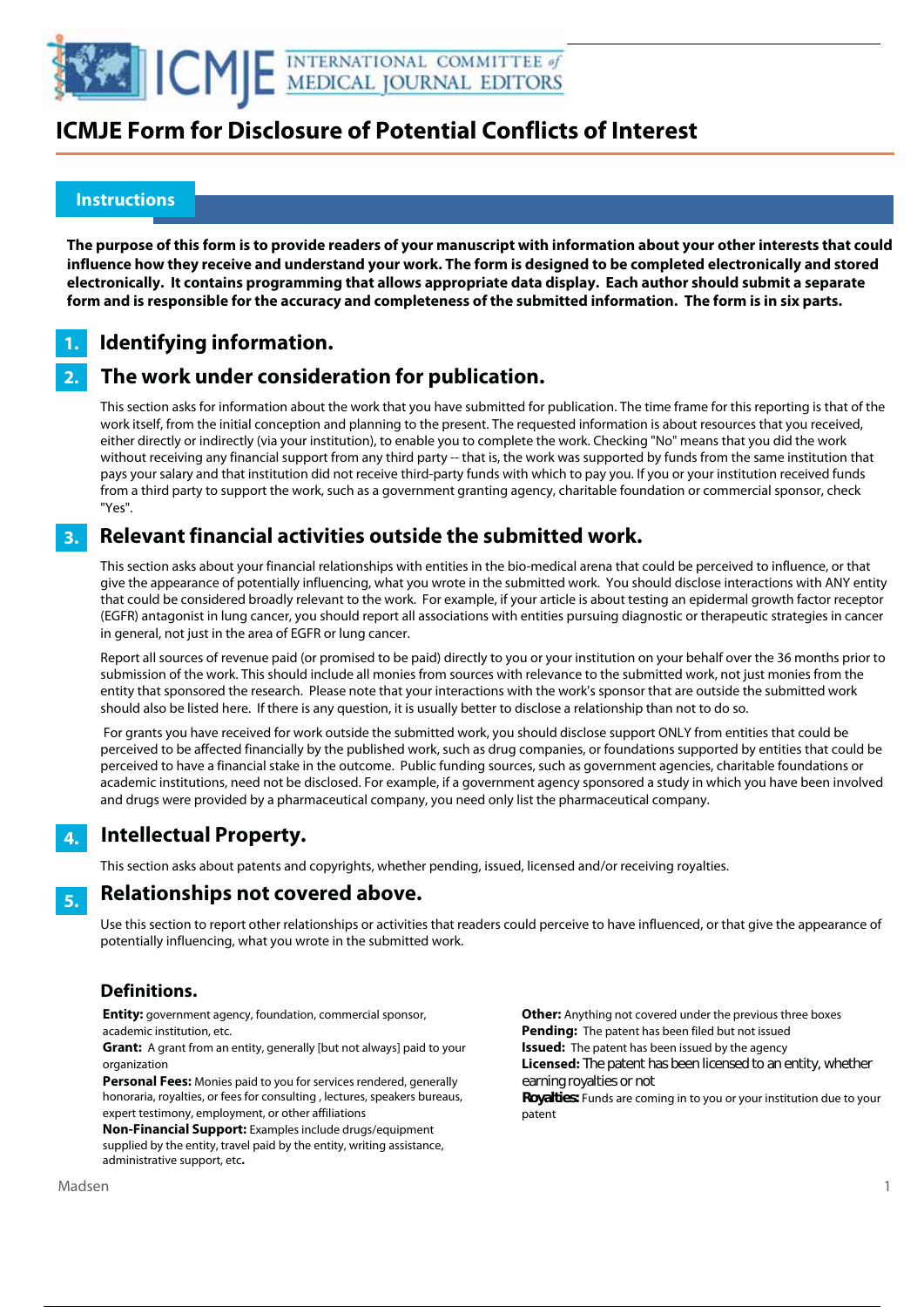

| <b>Section 1.</b><br><b>Identifying Information</b>                                                                                                                                                                                                                                                                                                                                                                                                                  |                                                           |                        |  |  |
|----------------------------------------------------------------------------------------------------------------------------------------------------------------------------------------------------------------------------------------------------------------------------------------------------------------------------------------------------------------------------------------------------------------------------------------------------------------------|-----------------------------------------------------------|------------------------|--|--|
| 1. Given Name (First Name)<br>Martin Kargaard Holm                                                                                                                                                                                                                                                                                                                                                                                                                   | 2. Surname (Last Name)<br>Madsen                          | 3. Date<br>04-May-2020 |  |  |
| 4. Are you the corresponding author?                                                                                                                                                                                                                                                                                                                                                                                                                                 | $\sqrt{ Y}$ es<br>No                                      |                        |  |  |
| 5. Manuscript Title<br>Fund af lymfomer i benignt udseende polypper ved endoskopisk screening for kolorektalcancer.                                                                                                                                                                                                                                                                                                                                                  |                                                           |                        |  |  |
| 6. Manuscript Identifying Number (if you know it)                                                                                                                                                                                                                                                                                                                                                                                                                    |                                                           |                        |  |  |
|                                                                                                                                                                                                                                                                                                                                                                                                                                                                      |                                                           |                        |  |  |
| <b>Section 2.</b>                                                                                                                                                                                                                                                                                                                                                                                                                                                    | <b>The Work Under Consideration for Publication</b>       |                        |  |  |
| Did you or your institution at any time receive payment or services from a third party (government, commercial, private foundation, etc.) for<br>any aspect of the submitted work (including but not limited to grants, data monitoring board, study design, manuscript preparation,<br>statistical analysis, etc.)?<br>Are there any relevant conflicts of interest?<br>$\sqrt{ }$ No<br>Yes                                                                        |                                                           |                        |  |  |
|                                                                                                                                                                                                                                                                                                                                                                                                                                                                      |                                                           |                        |  |  |
| <b>Section 3.</b>                                                                                                                                                                                                                                                                                                                                                                                                                                                    | Relevant financial activities outside the submitted work. |                        |  |  |
| Place a check in the appropriate boxes in the table to indicate whether you have financial relationships (regardless of amount<br>of compensation) with entities as described in the instructions. Use one line for each entity; add as many lines as you need by<br>clicking the "Add +" box. You should report relationships that were present during the 36 months prior to publication.<br>Are there any relevant conflicts of interest?<br>$\sqrt{ }$ No<br>Yes |                                                           |                        |  |  |
| <b>Section 4.</b>                                                                                                                                                                                                                                                                                                                                                                                                                                                    | <b>Intellectual Property -- Patents &amp; Copyrights</b>  |                        |  |  |

Do you have any patents, whether planned, pending or issued, broadly relevant to the work?  $\Box$  Yes  $\Box$  No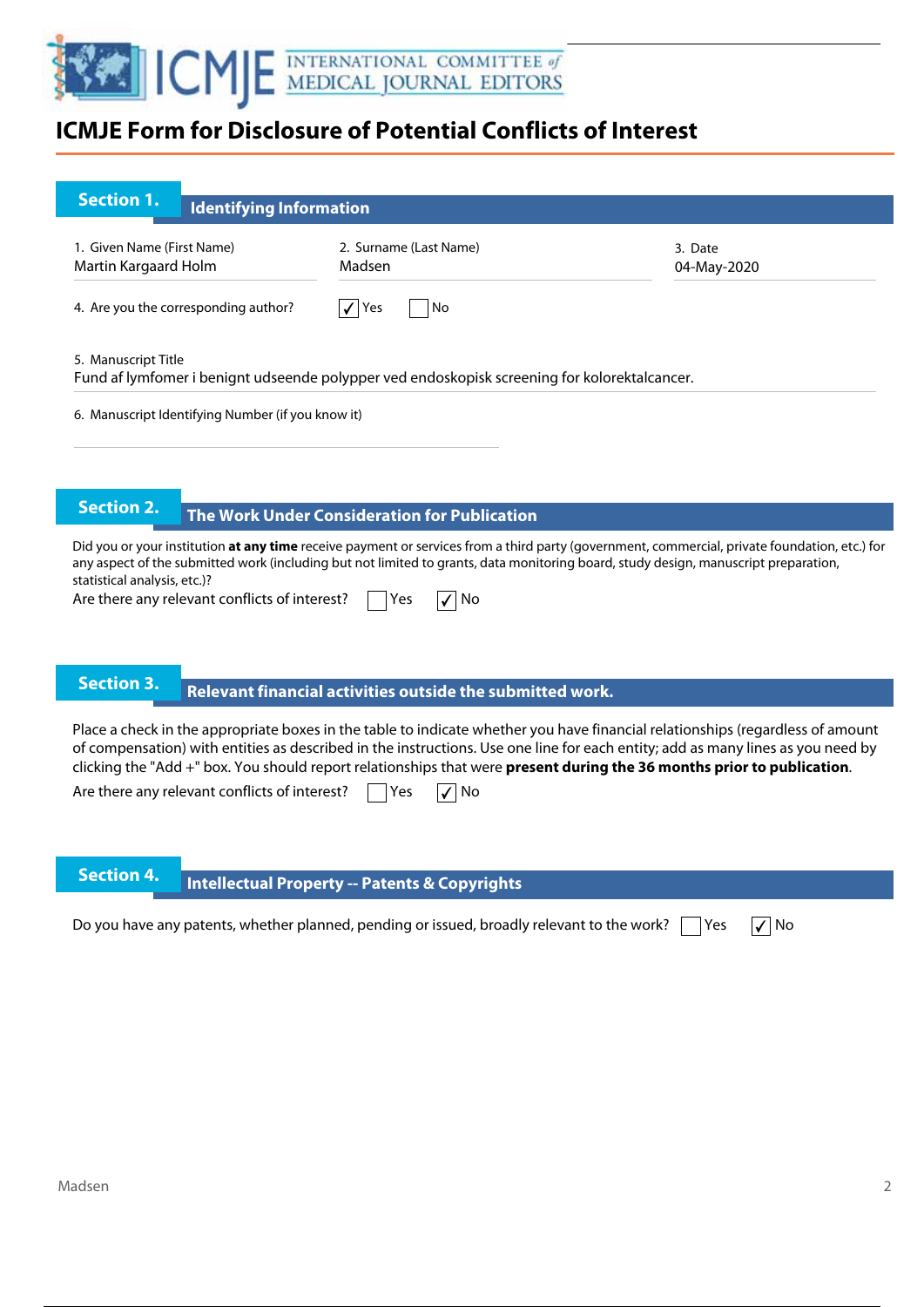

## **Section 5.** Relationships not covered above

Are there other relationships or activities that readers could perceive to have influenced, or that give the appearance of potentially influencing, what you wrote in the submitted work?

Yes, the following relationships/conditions/circumstances are present (explain below):

 $\sqrt{\sqrt{}}$  No other relationships/conditions/circumstances that present a potential conflict of interest

At the time of manuscript acceptance, journals will ask authors to confirm and, if necessary, update their disclosure statements. On occasion, journals may ask authors to disclose further information about reported relationships.

### **Section 6. Disclosure Statement**

Based on the above disclosures, this form will automatically generate a disclosure statement, which will appear in the box below.

Dr. Madsen has nothing to disclose.

### **Evaluation and Feedback**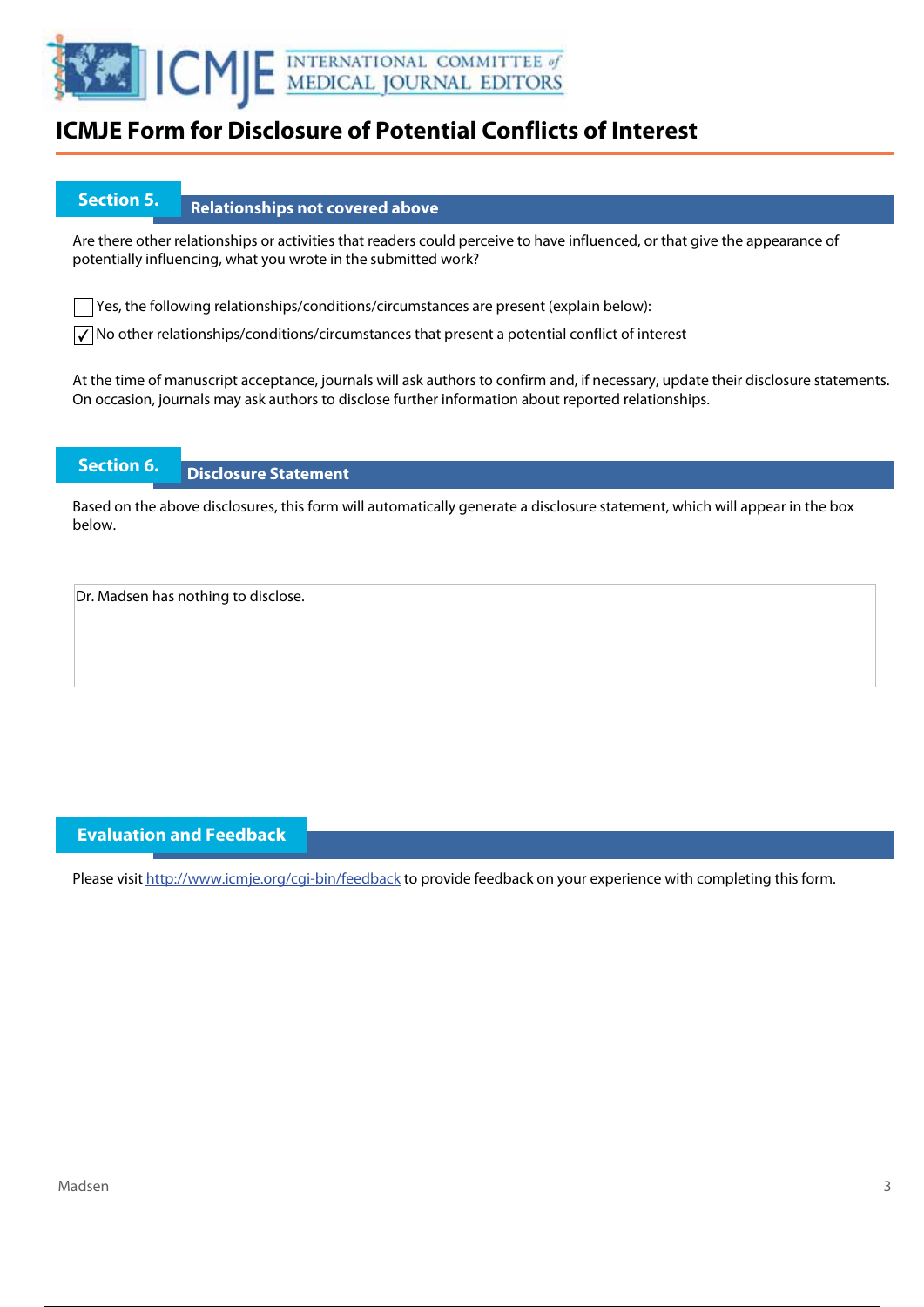

### **Instructions**

**The purpose of this form is to provide readers of your manuscript with information about your other interests that could influence how they receive and understand your work. The form is designed to be completed electronically and stored electronically. It contains programming that allows appropriate data display. Each author should submit a separate form and is responsible for the accuracy and completeness of the submitted information. The form is in six parts.** 

#### **Identifying information. 1.**

#### **The work under consideration for publication. 2.**

This section asks for information about the work that you have submitted for publication. The time frame for this reporting is that of the work itself, from the initial conception and planning to the present. The requested information is about resources that you received, either directly or indirectly (via your institution), to enable you to complete the work. Checking "No" means that you did the work without receiving any financial support from any third party -- that is, the work was supported by funds from the same institution that pays your salary and that institution did not receive third-party funds with which to pay you. If you or your institution received funds from a third party to support the work, such as a government granting agency, charitable foundation or commercial sponsor, check "Yes".

#### **Relevant financial activities outside the submitted work. 3.**

This section asks about your financial relationships with entities in the bio-medical arena that could be perceived to influence, or that give the appearance of potentially influencing, what you wrote in the submitted work. You should disclose interactions with ANY entity that could be considered broadly relevant to the work. For example, if your article is about testing an epidermal growth factor receptor (EGFR) antagonist in lung cancer, you should report all associations with entities pursuing diagnostic or therapeutic strategies in cancer in general, not just in the area of EGFR or lung cancer.

Report all sources of revenue paid (or promised to be paid) directly to you or your institution on your behalf over the 36 months prior to submission of the work. This should include all monies from sources with relevance to the submitted work, not just monies from the entity that sponsored the research. Please note that your interactions with the work's sponsor that are outside the submitted work should also be listed here. If there is any question, it is usually better to disclose a relationship than not to do so.

 For grants you have received for work outside the submitted work, you should disclose support ONLY from entities that could be perceived to be affected financially by the published work, such as drug companies, or foundations supported by entities that could be perceived to have a financial stake in the outcome. Public funding sources, such as government agencies, charitable foundations or academic institutions, need not be disclosed. For example, if a government agency sponsored a study in which you have been involved and drugs were provided by a pharmaceutical company, you need only list the pharmaceutical company.

#### **Intellectual Property. 4.**

This section asks about patents and copyrights, whether pending, issued, licensed and/or receiving royalties.

#### **Relationships not covered above. 5.**

Use this section to report other relationships or activities that readers could perceive to have influenced, or that give the appearance of potentially influencing, what you wrote in the submitted work.

### **Definitions.**

**Entity:** government agency, foundation, commercial sponsor, academic institution, etc.

**Grant:** A grant from an entity, generally [but not always] paid to your organization

**Personal Fees:** Monies paid to you for services rendered, generally honoraria, royalties, or fees for consulting , lectures, speakers bureaus, expert testimony, employment, or other affiliations

**Non-Financial Support:** Examples include drugs/equipment supplied by the entity, travel paid by the entity, writing assistance, administrative support, etc**.**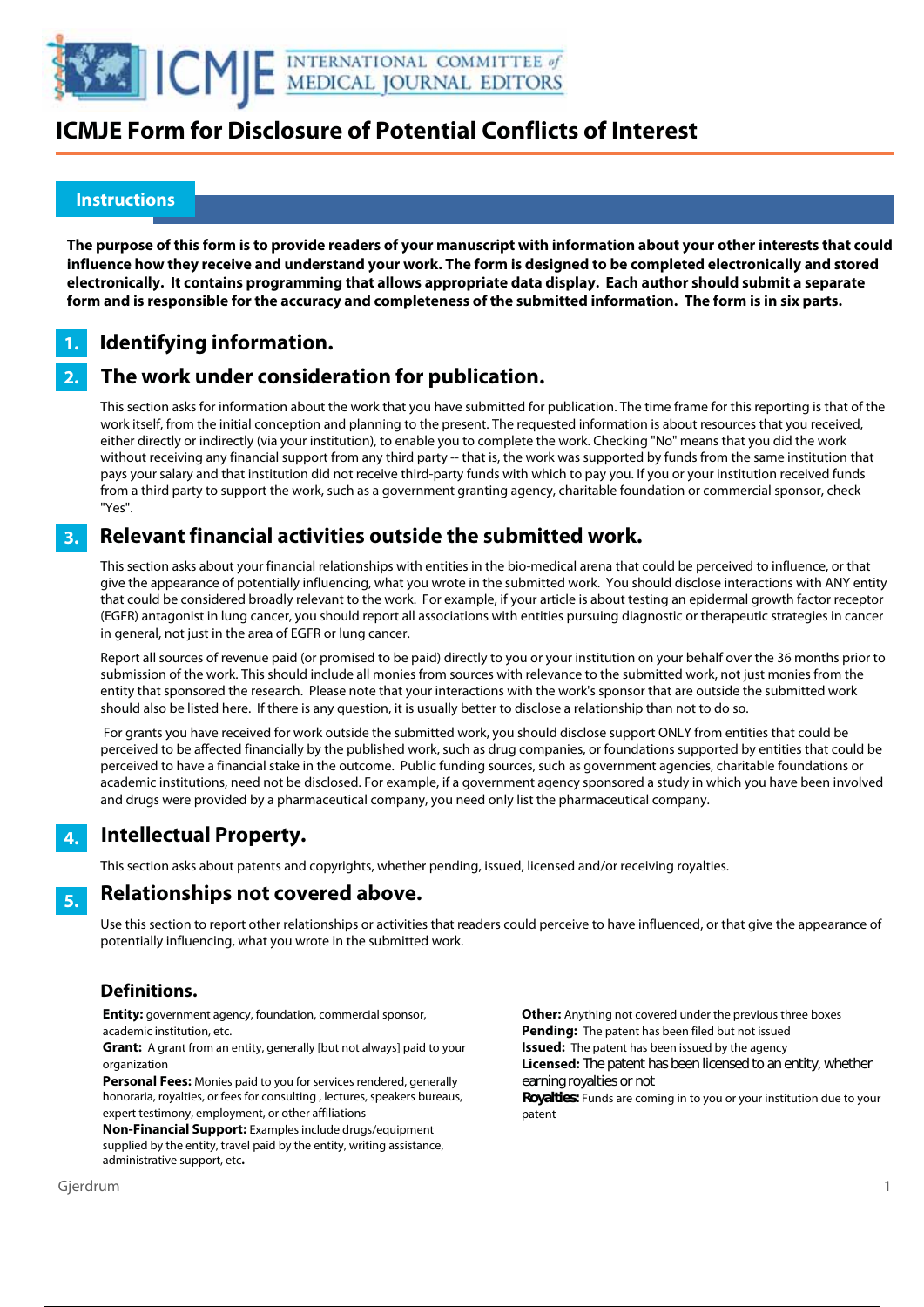

| <b>Section 1.</b><br><b>Identifying Information</b>                                                                                                                                                                                                                                                                                                                                                                                                         |                                                          |                             |  |  |  |
|-------------------------------------------------------------------------------------------------------------------------------------------------------------------------------------------------------------------------------------------------------------------------------------------------------------------------------------------------------------------------------------------------------------------------------------------------------------|----------------------------------------------------------|-----------------------------|--|--|--|
| 1. Given Name (First Name)<br>Lise Mette Rahbek                                                                                                                                                                                                                                                                                                                                                                                                             | 2. Surname (Last Name)<br>Gjerdrum                       | 3. Date<br>15-April-2020    |  |  |  |
| 4. Are you the corresponding author?                                                                                                                                                                                                                                                                                                                                                                                                                        | $\sqrt{N}$<br>Yes                                        | Corresponding Author's Name |  |  |  |
| 5. Manuscript Title<br>Fund af lymfomer i benignt udseende polypper ved endoskopisk screening for kolorektalcancer                                                                                                                                                                                                                                                                                                                                          |                                                          |                             |  |  |  |
| 6. Manuscript Identifying Number (if you know it)                                                                                                                                                                                                                                                                                                                                                                                                           |                                                          |                             |  |  |  |
|                                                                                                                                                                                                                                                                                                                                                                                                                                                             |                                                          |                             |  |  |  |
| <b>Section 2.</b>                                                                                                                                                                                                                                                                                                                                                                                                                                           | <b>The Work Under Consideration for Publication</b>      |                             |  |  |  |
| Did you or your institution at any time receive payment or services from a third party (government, commercial, private foundation, etc.) for<br>any aspect of the submitted work (including but not limited to grants, data monitoring board, study design, manuscript preparation,<br>statistical analysis, etc.)?<br>Are there any relevant conflicts of interest?<br>No<br>Yes                                                                          |                                                          |                             |  |  |  |
| <b>Section 3.</b><br>Relevant financial activities outside the submitted work.                                                                                                                                                                                                                                                                                                                                                                              |                                                          |                             |  |  |  |
| Place a check in the appropriate boxes in the table to indicate whether you have financial relationships (regardless of amount<br>of compensation) with entities as described in the instructions. Use one line for each entity; add as many lines as you need by<br>clicking the "Add +" box. You should report relationships that were present during the 36 months prior to publication.<br>Are there any relevant conflicts of interest?<br>  No<br>Yes |                                                          |                             |  |  |  |
| <b>Section 4.</b>                                                                                                                                                                                                                                                                                                                                                                                                                                           | <b>Intellectual Property -- Patents &amp; Copyrights</b> |                             |  |  |  |
| Do you have any patents, whether planned, pending or issued, broadly relevant to the work?<br>$\sqrt{ NQ}$<br>Yes                                                                                                                                                                                                                                                                                                                                           |                                                          |                             |  |  |  |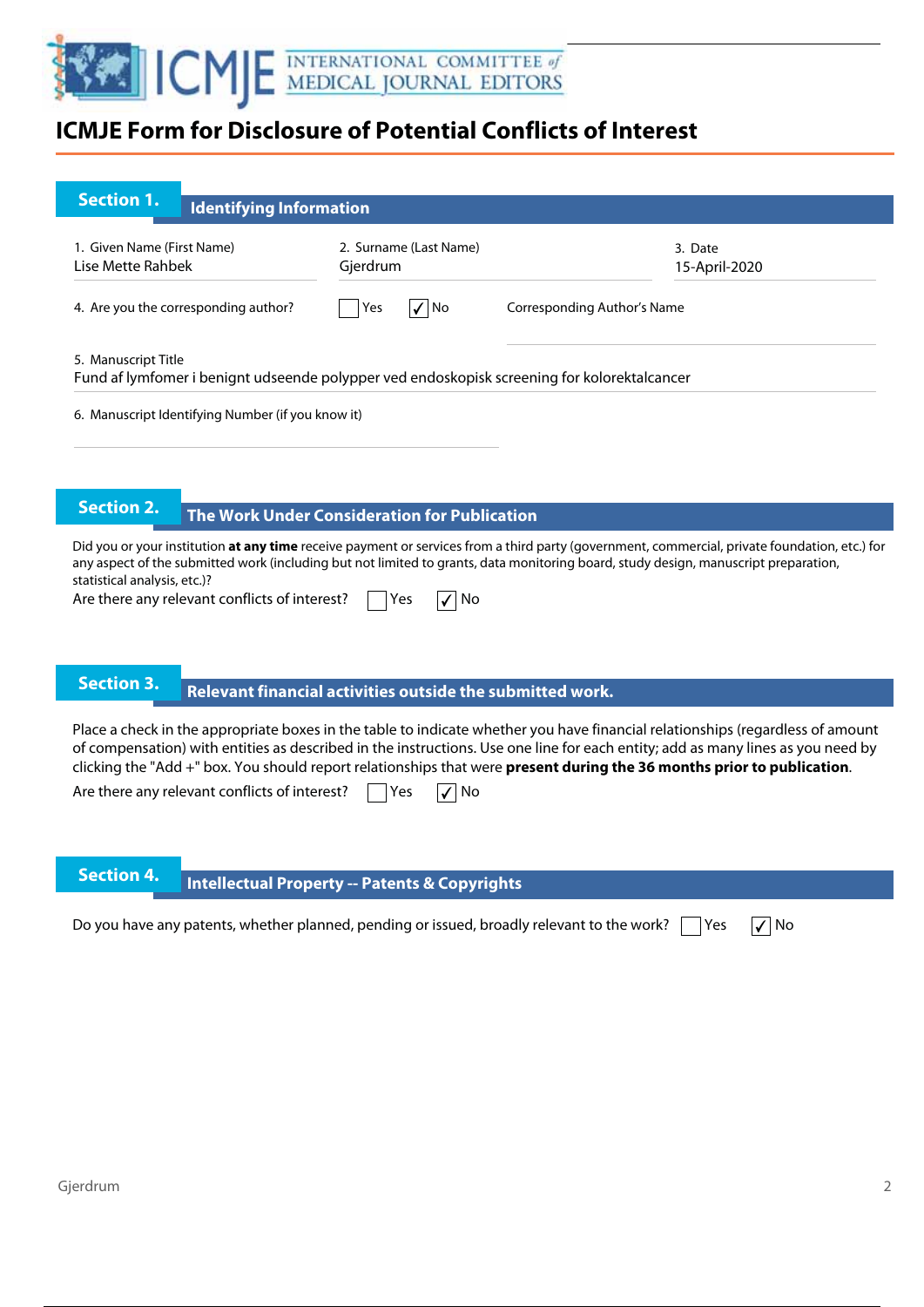

## **Section 5.** Relationships not covered above

Are there other relationships or activities that readers could perceive to have influenced, or that give the appearance of potentially influencing, what you wrote in the submitted work?

Yes, the following relationships/conditions/circumstances are present (explain below):

 $\sqrt{\sqrt{}}$  No other relationships/conditions/circumstances that present a potential conflict of interest

At the time of manuscript acceptance, journals will ask authors to confirm and, if necessary, update their disclosure statements. On occasion, journals may ask authors to disclose further information about reported relationships.

### **Section 6. Disclosure Statement**

Based on the above disclosures, this form will automatically generate a disclosure statement, which will appear in the box below.

Dr. Gjerdrum has nothing to disclose.

### **Evaluation and Feedback**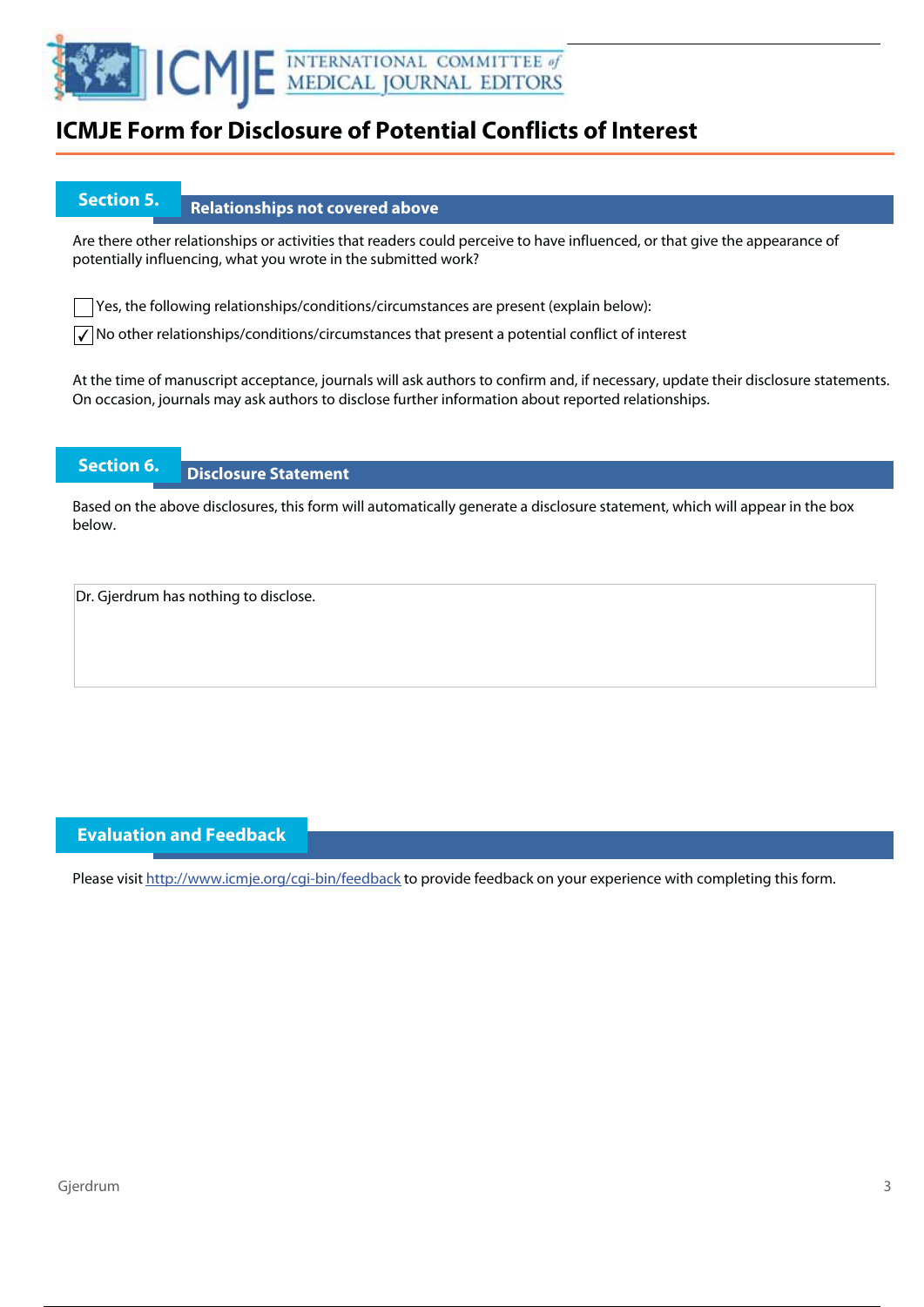

### **Instructions**

**The purpose of this form is to provide readers of your manuscript with information about your other interests that could influence how they receive and understand your work. The form is designed to be completed electronically and stored electronically. It contains programming that allows appropriate data display. Each author should submit a separate form and is responsible for the accuracy and completeness of the submitted information. The form is in six parts.** 

#### **Identifying information. 1.**

#### **The work under consideration for publication. 2.**

This section asks for information about the work that you have submitted for publication. The time frame for this reporting is that of the work itself, from the initial conception and planning to the present. The requested information is about resources that you received, either directly or indirectly (via your institution), to enable you to complete the work. Checking "No" means that you did the work without receiving any financial support from any third party -- that is, the work was supported by funds from the same institution that pays your salary and that institution did not receive third-party funds with which to pay you. If you or your institution received funds from a third party to support the work, such as a government granting agency, charitable foundation or commercial sponsor, check "Yes".

#### **Relevant financial activities outside the submitted work. 3.**

This section asks about your financial relationships with entities in the bio-medical arena that could be perceived to influence, or that give the appearance of potentially influencing, what you wrote in the submitted work. You should disclose interactions with ANY entity that could be considered broadly relevant to the work. For example, if your article is about testing an epidermal growth factor receptor (EGFR) antagonist in lung cancer, you should report all associations with entities pursuing diagnostic or therapeutic strategies in cancer in general, not just in the area of EGFR or lung cancer.

Report all sources of revenue paid (or promised to be paid) directly to you or your institution on your behalf over the 36 months prior to submission of the work. This should include all monies from sources with relevance to the submitted work, not just monies from the entity that sponsored the research. Please note that your interactions with the work's sponsor that are outside the submitted work should also be listed here. If there is any question, it is usually better to disclose a relationship than not to do so.

 For grants you have received for work outside the submitted work, you should disclose support ONLY from entities that could be perceived to be affected financially by the published work, such as drug companies, or foundations supported by entities that could be perceived to have a financial stake in the outcome. Public funding sources, such as government agencies, charitable foundations or academic institutions, need not be disclosed. For example, if a government agency sponsored a study in which you have been involved and drugs were provided by a pharmaceutical company, you need only list the pharmaceutical company.

#### **Intellectual Property. 4.**

This section asks about patents and copyrights, whether pending, issued, licensed and/or receiving royalties.

#### **Relationships not covered above. 5.**

Use this section to report other relationships or activities that readers could perceive to have influenced, or that give the appearance of potentially influencing, what you wrote in the submitted work.

### **Definitions.**

**Entity:** government agency, foundation, commercial sponsor, academic institution, etc.

**Grant:** A grant from an entity, generally [but not always] paid to your organization

**Personal Fees:** Monies paid to you for services rendered, generally honoraria, royalties, or fees for consulting , lectures, speakers bureaus, expert testimony, employment, or other affiliations

**Non-Financial Support:** Examples include drugs/equipment supplied by the entity, travel paid by the entity, writing assistance, administrative support, etc**.**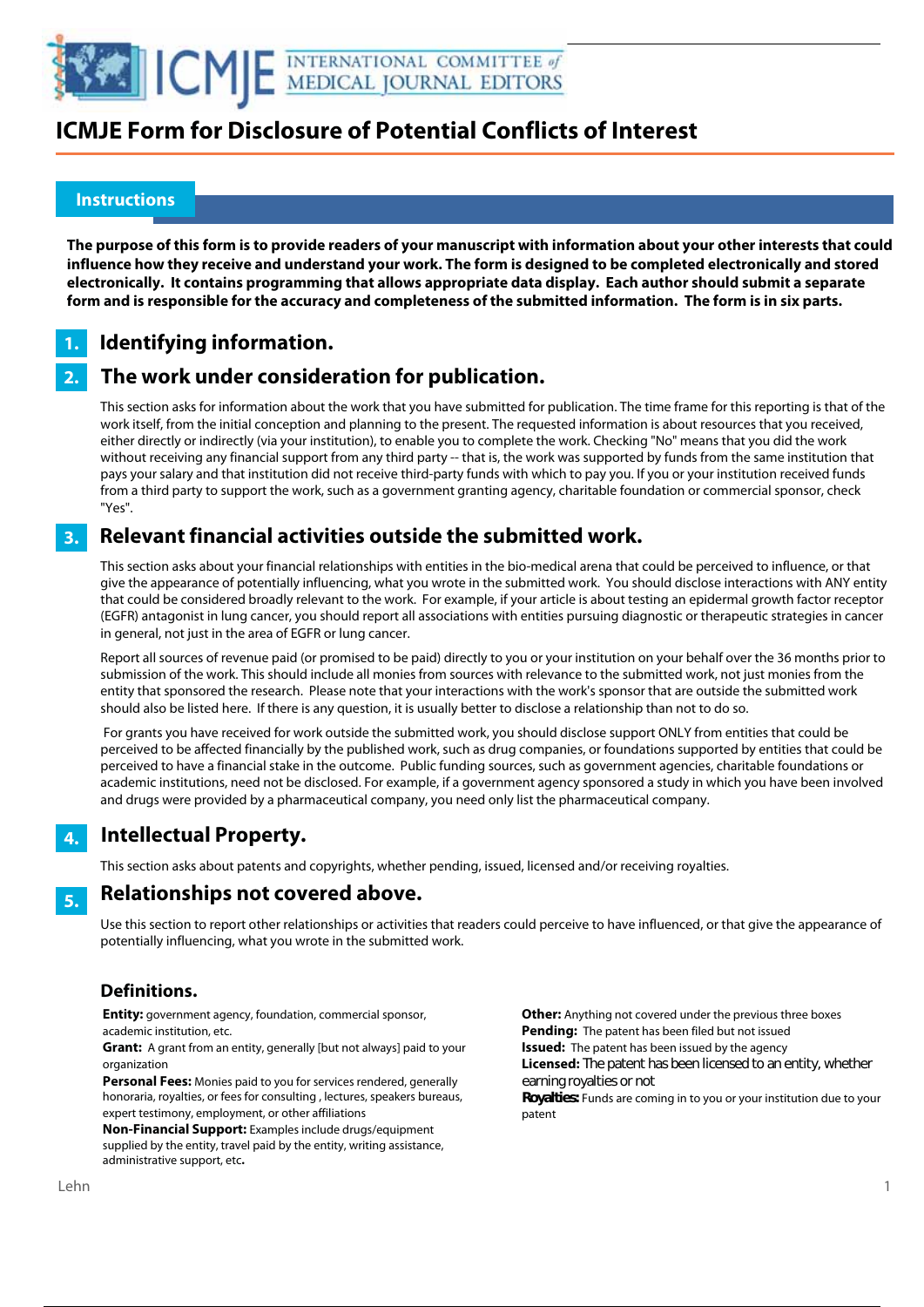

| <b>Section 1.</b><br><b>Identifying Information</b>                                                                                                                                                                                                                                                                                                                                                                                                                  |                                                           |                          |  |  |
|----------------------------------------------------------------------------------------------------------------------------------------------------------------------------------------------------------------------------------------------------------------------------------------------------------------------------------------------------------------------------------------------------------------------------------------------------------------------|-----------------------------------------------------------|--------------------------|--|--|
| 1. Given Name (First Name)<br>Signe                                                                                                                                                                                                                                                                                                                                                                                                                                  | 2. Surname (Last Name)<br>Lehn                            | 3. Date<br>14-April-2020 |  |  |
| 4. Are you the corresponding author?                                                                                                                                                                                                                                                                                                                                                                                                                                 | $\sqrt{ Y}$ es<br>No                                      |                          |  |  |
| 5. Manuscript Title<br>Fund af lymfomer i benignt udseende polypper ved endoskopisk screening for kolorektalcancer                                                                                                                                                                                                                                                                                                                                                   |                                                           |                          |  |  |
| 6. Manuscript Identifying Number (if you know it)                                                                                                                                                                                                                                                                                                                                                                                                                    |                                                           |                          |  |  |
|                                                                                                                                                                                                                                                                                                                                                                                                                                                                      |                                                           |                          |  |  |
| <b>Section 2.</b><br><b>The Work Under Consideration for Publication</b>                                                                                                                                                                                                                                                                                                                                                                                             |                                                           |                          |  |  |
| Did you or your institution at any time receive payment or services from a third party (government, commercial, private foundation, etc.) for<br>any aspect of the submitted work (including but not limited to grants, data monitoring board, study design, manuscript preparation,<br>statistical analysis, etc.)?<br>Are there any relevant conflicts of interest?<br>Yes<br>$\sqrt{ }$ No                                                                        |                                                           |                          |  |  |
| <b>Section 3.</b>                                                                                                                                                                                                                                                                                                                                                                                                                                                    |                                                           |                          |  |  |
|                                                                                                                                                                                                                                                                                                                                                                                                                                                                      | Relevant financial activities outside the submitted work. |                          |  |  |
| Place a check in the appropriate boxes in the table to indicate whether you have financial relationships (regardless of amount<br>of compensation) with entities as described in the instructions. Use one line for each entity; add as many lines as you need by<br>clicking the "Add +" box. You should report relationships that were present during the 36 months prior to publication.<br>Are there any relevant conflicts of interest?<br>$\sqrt{ }$ No<br>Yes |                                                           |                          |  |  |
| <b>Section 4.</b>                                                                                                                                                                                                                                                                                                                                                                                                                                                    | <b>Intellectual Property -- Patents &amp; Copyrights</b>  |                          |  |  |

Do you have any patents, whether planned, pending or issued, broadly relevant to the work?  $\Box$  Yes  $\Box$  No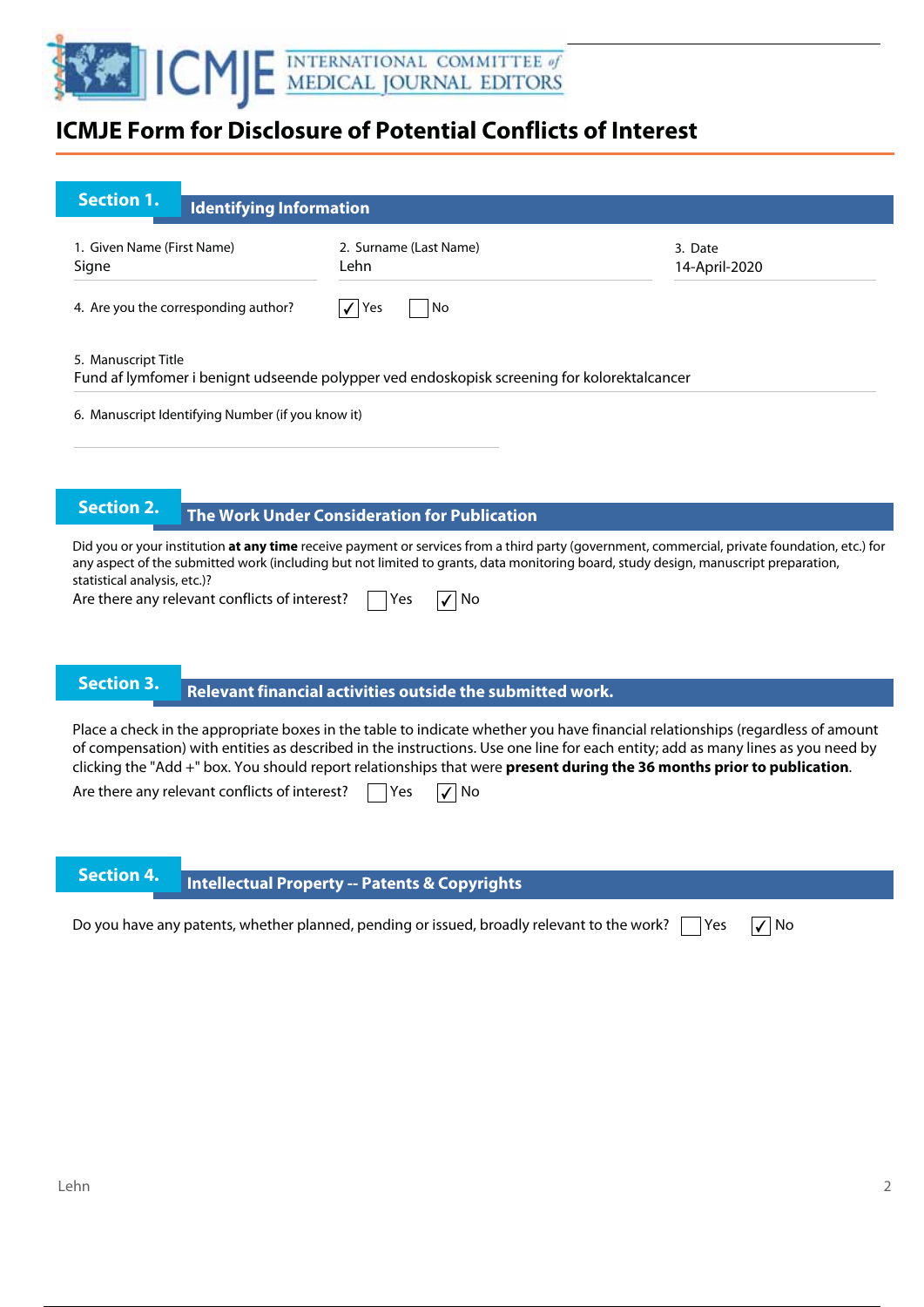

## **Section 5.** Relationships not covered above

Are there other relationships or activities that readers could perceive to have influenced, or that give the appearance of potentially influencing, what you wrote in the submitted work?

Yes, the following relationships/conditions/circumstances are present (explain below):

 $\sqrt{\sqrt{}}$  No other relationships/conditions/circumstances that present a potential conflict of interest

At the time of manuscript acceptance, journals will ask authors to confirm and, if necessary, update their disclosure statements. On occasion, journals may ask authors to disclose further information about reported relationships.

### **Section 6. Disclosure Statement**

Based on the above disclosures, this form will automatically generate a disclosure statement, which will appear in the box below.

Dr. Lehn has nothing to disclose.

### **Evaluation and Feedback**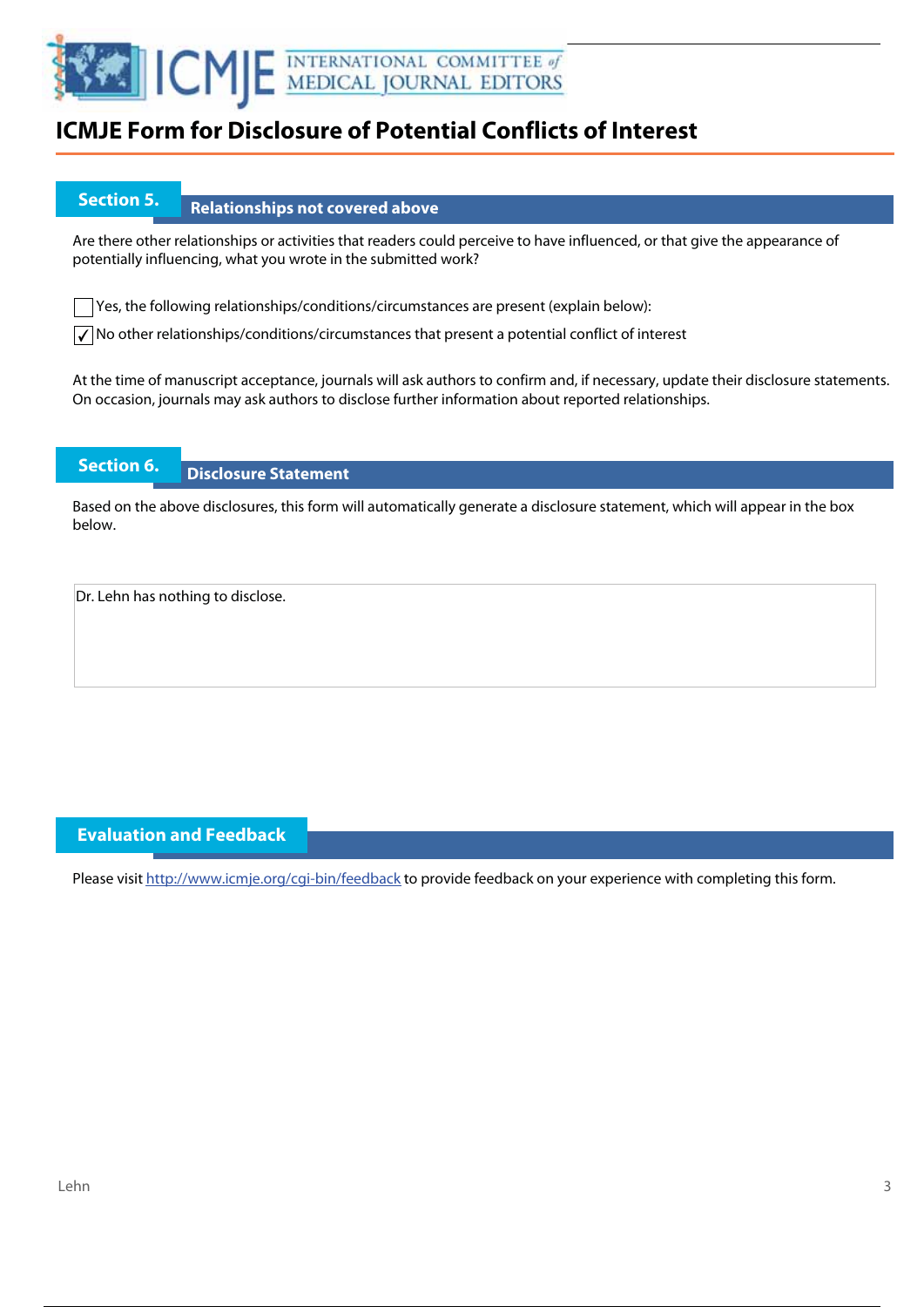

### **Instructions**

**The purpose of this form is to provide readers of your manuscript with information about your other interests that could influence how they receive and understand your work. The form is designed to be completed electronically and stored electronically. It contains programming that allows appropriate data display. Each author should submit a separate form and is responsible for the accuracy and completeness of the submitted information. The form is in six parts.** 

#### **Identifying information. 1.**

#### **The work under consideration for publication. 2.**

This section asks for information about the work that you have submitted for publication. The time frame for this reporting is that of the work itself, from the initial conception and planning to the present. The requested information is about resources that you received, either directly or indirectly (via your institution), to enable you to complete the work. Checking "No" means that you did the work without receiving any financial support from any third party -- that is, the work was supported by funds from the same institution that pays your salary and that institution did not receive third-party funds with which to pay you. If you or your institution received funds from a third party to support the work, such as a government granting agency, charitable foundation or commercial sponsor, check "Yes".

#### **Relevant financial activities outside the submitted work. 3.**

This section asks about your financial relationships with entities in the bio-medical arena that could be perceived to influence, or that give the appearance of potentially influencing, what you wrote in the submitted work. You should disclose interactions with ANY entity that could be considered broadly relevant to the work. For example, if your article is about testing an epidermal growth factor receptor (EGFR) antagonist in lung cancer, you should report all associations with entities pursuing diagnostic or therapeutic strategies in cancer in general, not just in the area of EGFR or lung cancer.

Report all sources of revenue paid (or promised to be paid) directly to you or your institution on your behalf over the 36 months prior to submission of the work. This should include all monies from sources with relevance to the submitted work, not just monies from the entity that sponsored the research. Please note that your interactions with the work's sponsor that are outside the submitted work should also be listed here. If there is any question, it is usually better to disclose a relationship than not to do so.

 For grants you have received for work outside the submitted work, you should disclose support ONLY from entities that could be perceived to be affected financially by the published work, such as drug companies, or foundations supported by entities that could be perceived to have a financial stake in the outcome. Public funding sources, such as government agencies, charitable foundations or academic institutions, need not be disclosed. For example, if a government agency sponsored a study in which you have been involved and drugs were provided by a pharmaceutical company, you need only list the pharmaceutical company.

#### **Intellectual Property. 4.**

This section asks about patents and copyrights, whether pending, issued, licensed and/or receiving royalties.

#### **Relationships not covered above. 5.**

Use this section to report other relationships or activities that readers could perceive to have influenced, or that give the appearance of potentially influencing, what you wrote in the submitted work.

### **Definitions.**

**Entity:** government agency, foundation, commercial sponsor, academic institution, etc.

**Grant:** A grant from an entity, generally [but not always] paid to your organization

**Personal Fees:** Monies paid to you for services rendered, generally honoraria, royalties, or fees for consulting , lectures, speakers bureaus, expert testimony, employment, or other affiliations

**Non-Financial Support:** Examples include drugs/equipment supplied by the entity, travel paid by the entity, writing assistance, administrative support, etc**.**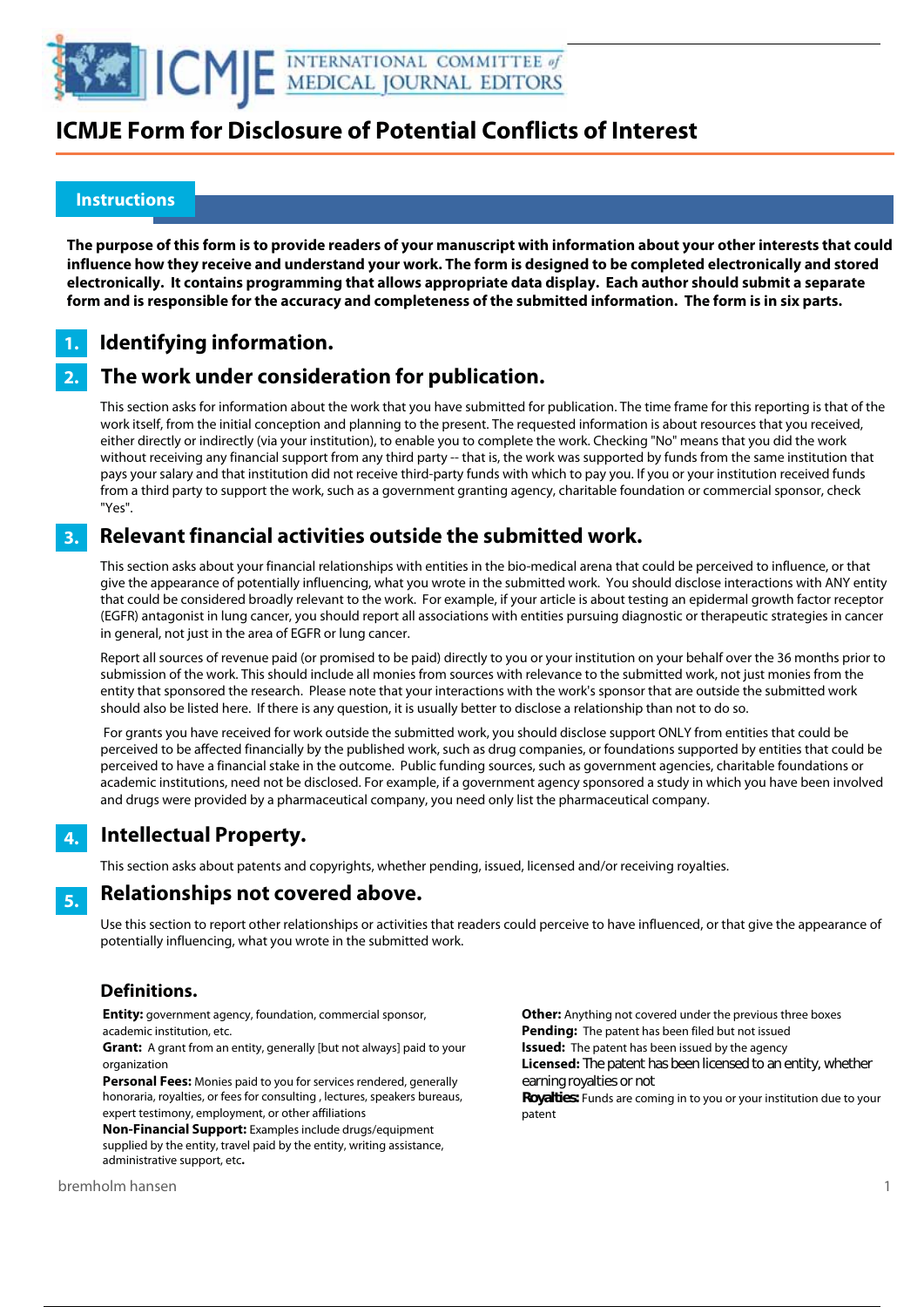

| <b>Section 1.</b><br><b>Identifying Information</b>                                                                                                                                                                                                                                                                                                                                         |                                                          |                                             |  |  |  |
|---------------------------------------------------------------------------------------------------------------------------------------------------------------------------------------------------------------------------------------------------------------------------------------------------------------------------------------------------------------------------------------------|----------------------------------------------------------|---------------------------------------------|--|--|--|
| 1. Given Name (First Name)<br>lasse                                                                                                                                                                                                                                                                                                                                                         | 2. Surname (Last Name)<br>bremholm hansen                | 3. Date<br>15-April-2020                    |  |  |  |
| 4. Are you the corresponding author?                                                                                                                                                                                                                                                                                                                                                        | No<br>Yes                                                | Corresponding Author's Name<br>M K H madsen |  |  |  |
| 5. Manuscript Title<br>fund af lymfomer i benignt udseende polypper ved endoskopisk screening for colorectal cancer                                                                                                                                                                                                                                                                         |                                                          |                                             |  |  |  |
| 6. Manuscript Identifying Number (if you know it)                                                                                                                                                                                                                                                                                                                                           |                                                          |                                             |  |  |  |
|                                                                                                                                                                                                                                                                                                                                                                                             |                                                          |                                             |  |  |  |
| <b>Section 2.</b><br><b>The Work Under Consideration for Publication</b>                                                                                                                                                                                                                                                                                                                    |                                                          |                                             |  |  |  |
| Did you or your institution at any time receive payment or services from a third party (government, commercial, private foundation, etc.) for<br>any aspect of the submitted work (including but not limited to grants, data monitoring board, study design, manuscript preparation,<br>statistical analysis, etc.)?                                                                        |                                                          |                                             |  |  |  |
| Are there any relevant conflicts of interest?                                                                                                                                                                                                                                                                                                                                               | No<br>Yes                                                |                                             |  |  |  |
|                                                                                                                                                                                                                                                                                                                                                                                             |                                                          |                                             |  |  |  |
| <b>Section 3.</b><br>Relevant financial activities outside the submitted work.                                                                                                                                                                                                                                                                                                              |                                                          |                                             |  |  |  |
| Place a check in the appropriate boxes in the table to indicate whether you have financial relationships (regardless of amount<br>of compensation) with entities as described in the instructions. Use one line for each entity; add as many lines as you need by<br>clicking the "Add +" box. You should report relationships that were present during the 36 months prior to publication. |                                                          |                                             |  |  |  |
| Are there any relevant conflicts of interest?<br>No<br>Yes                                                                                                                                                                                                                                                                                                                                  |                                                          |                                             |  |  |  |
|                                                                                                                                                                                                                                                                                                                                                                                             |                                                          |                                             |  |  |  |
| <b>Section 4.</b>                                                                                                                                                                                                                                                                                                                                                                           | <b>Intellectual Property -- Patents &amp; Copyrights</b> |                                             |  |  |  |

Do you have any patents, whether planned, pending or issued, broadly relevant to the work?  $\Box$  Yes  $\Box$  No